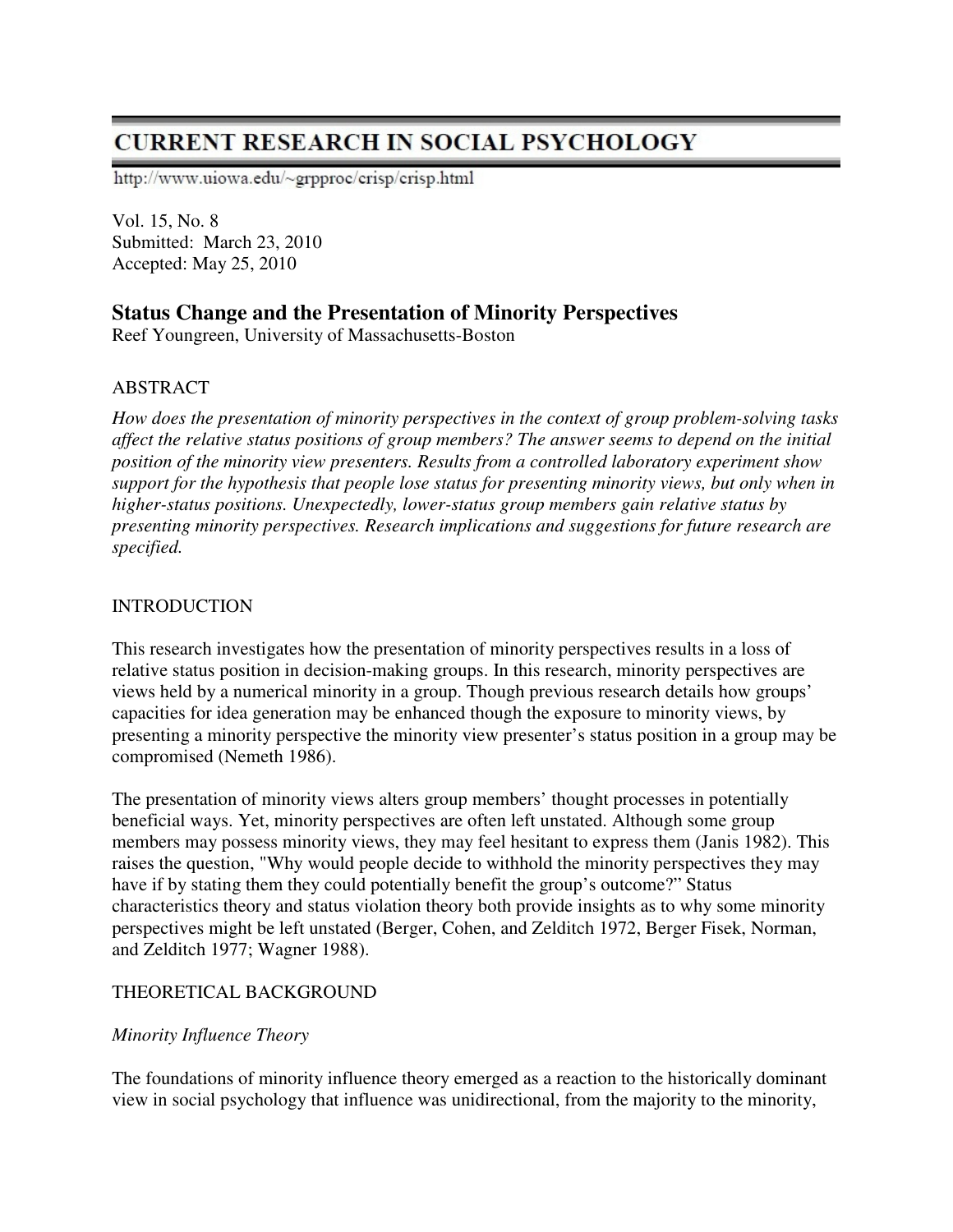from views held by most people to those held by a fewer number of people. In the earliest statements of the impact of minority views on the majority, Moscovici (1976, 1980) argued that the dominant perspective was flawed and inadequately represented group processes, especially with regard to social change. The notion that influence was a "top-down" process struck Moscovici as inconsistent with the historical realities of change (Moscovici and Nemeth 1974).

To capture this reversal of the dominant perspective on influence, Moscovici and Faucheux (1972), and later, Moscovici (1980) developed a theory of conversion behavior. At the theory's core are three predictions: (1) Majority influences lead people to focus on the relationships they have with members of the majority (interpersonal focus), whereas minority influences lead people to pay more attention on the minority's message (message focus); (2) Under majority influences, people evaluate the social value of the majority group, but when exposed to minority views, they evaluate the content of the minority source's message; and (3) People will analyze a minority message to a greater extent than they will a majority message because of the greater directed attention on a minority's arguments.

Nemeth (1986) extends minority influence theory's fundamental claim that minorities can influence majority opinions and attitudes by claiming that exposure to a dissenting, minority view has a positive impact on decision-making processes, countering the limited thought capacities that those exposed only to majority perspectives experience (Asch 1951, 1955). Even when they are inaccurate, dissenting positions contribute positively to group performances because they can stimulate thought that considers more information and more options, culminating in better decision-making processes and results. Nemeth (1986) claims that minorities do more than hinder the negative outcomes of conformity to the majority. Minorities also stimulate group members to think about the situation the group is addressing in more divergent ways.

Although research indicates that the presentation of a minority view alters group members' thought processes and increases attention to novel alternatives, minority perspectives are often left unstated. This raises the question, "Why would a group member withhold the presentation of a minority perspective?" Torrance's (1959) research suggests the importance of investigating the different expectations people have of group members who occupy different status positions in a group and, therefore, the relationship between these status-based expectations and responses to the presentation of minority views.

Nemeth (1988) and Garlick and Mongeau (1993) were among the first to link status and minority influence. Yet, neither of these works examines the potential effects of presenting minority views on the relative status position of the presenter. Status processes theorized by status characteristics theory (Berger, et al., 1972, 1977) and status violation theory (Wagner 1988) offer insights about how expectations for performance shape decisions to present minority views and how they condition responses to minority views.

#### *Status Characteristics Theory*

Status characteristics theory (SCT) (Berger, et al., 1972, 1977) is a theory of interaction and the development of performance expectations on the basis of group members' characteristics in task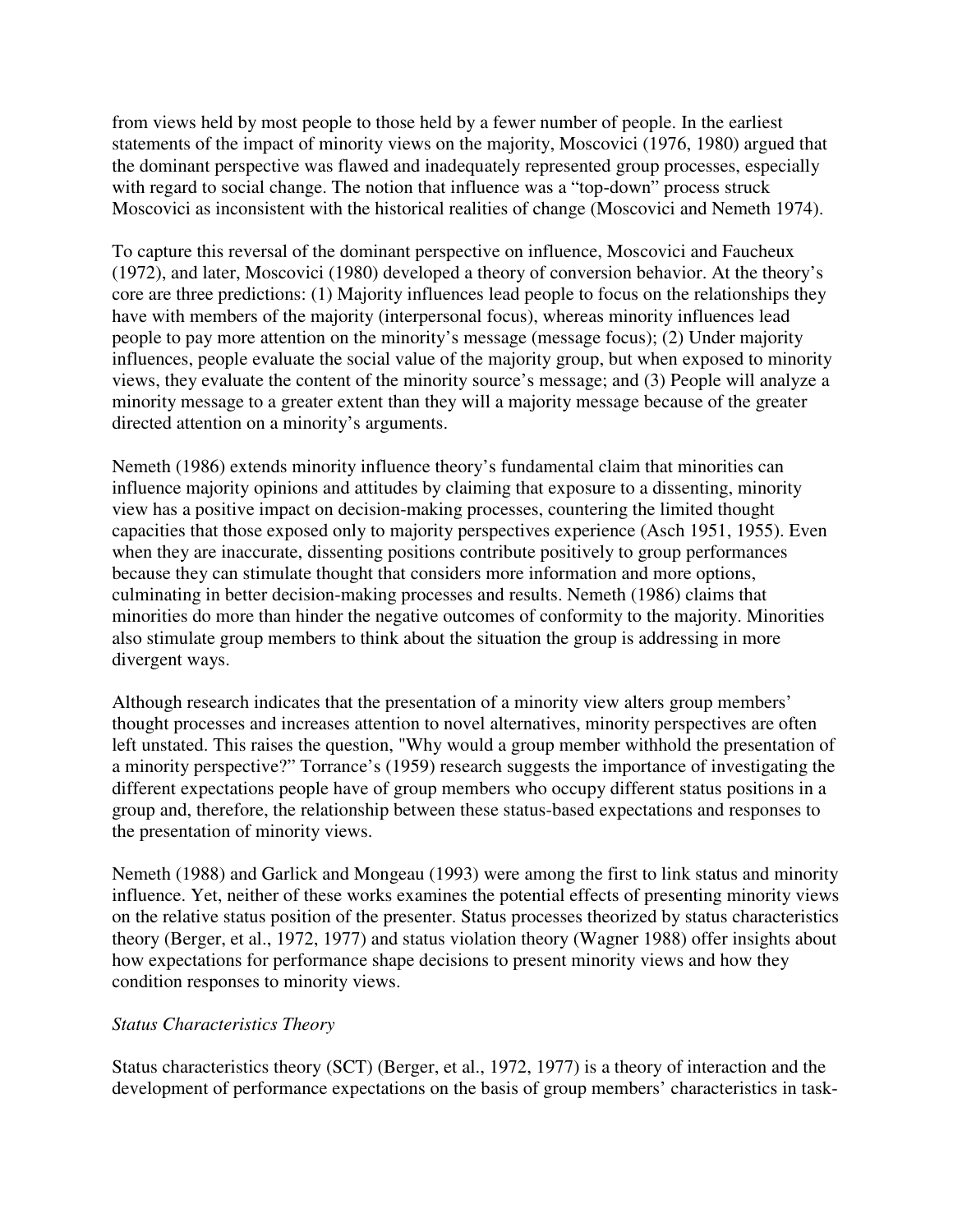oriented and collectively oriented groups. The theory explains how group members' characteristics become the basis of observable inequalities in face-to-face social interaction through the development of performance expectations. Status is the relative level of honor, prestige, and respect garnered by group members. Members of a group form expectations for competence for themselves and other group members on the basis of members' attributes, resulting in the formation of a status hierarchy based on these relative competency expectations. Status is a valued resource and people seek to preserve the status they have (Troyer, Younts, and Kalkhoff 2001; Troyer and Younts 1997). That is, people try to behave in ways that permit them to maintain the status they possess.

One way people may lose status is through receiving negative evaluations for their contributions from other group members (Silver and Troyer 1998). When a person's contributions are negatively evaluated during the course of a group discussion, other group members' competency expectations for the negatively-evaluated group member are reduced, causing a reduction in status position. Thus, people may hesitate to make contributions to a group's discussion when they believe that their contributions will be met with negative evaluations and status loss.

This hesitation to contribute to a group discussion for fear of status loss operates differently depending on a person's position in a status hierarchy. Higher-status group members' fear of status loss is less intense than lower-status group members' fear of status loss for three reasons. First, higher-status people are not as likely to receive negative evaluations as lower-status people for the same contribution (Foschi, Lai, and Sigerson 1994; Foschi, Warriner, and Hart 1985). While there may be more opportunities to evaluate higher-status group members than lowerstatus group members because of their higher rate of contributing, negative evaluations of higher-status group members are less likely to occur.

Second, negative evaluations directed at a higher-status person from a lower-status person are less damaging to the higher-status person. Silver and Troyer (1998) suggest that the effect of negative evaluations on status loss is moderated by the status of the evaluator. The detrimental effects of negative evaluations on status position are amplified when the evaluator is higherstatus. Moreover, the rate of status losses resulting from negative evaluations increase at an increasing rate as the distance between a higher-status evaluator and lower-status target increases (Silver and Troyer 1998). In parallel fashion, Silver and Troyer (1998) theorize that the rate of status losses resulting from negative evaluations decreases at a decreasing rate as the distance between a lower-status evaluator and higher-status target increases.

Third, lower-status people face an additional penalty for contributing to a group's task if their contribution contradicts the contributions of higher-status people. SCT (Berger, et al. 1972, 1977) theorizes that lower-status people are expected to accept the influence of higher-status people. A lower-status person whose contributions to the group's task have the effect of challenging these expectations for lower-status people experiences status loss, a phenomenon theorized by Wagner (1988) in his theory of status violations and empirically tested by Youngreen and Moore (2008).

Though Nemeth's work (1988) and the work of Garlick and Mongeau (1993) were among the firsts to address the relationship between status and minority perspectives, to date, research has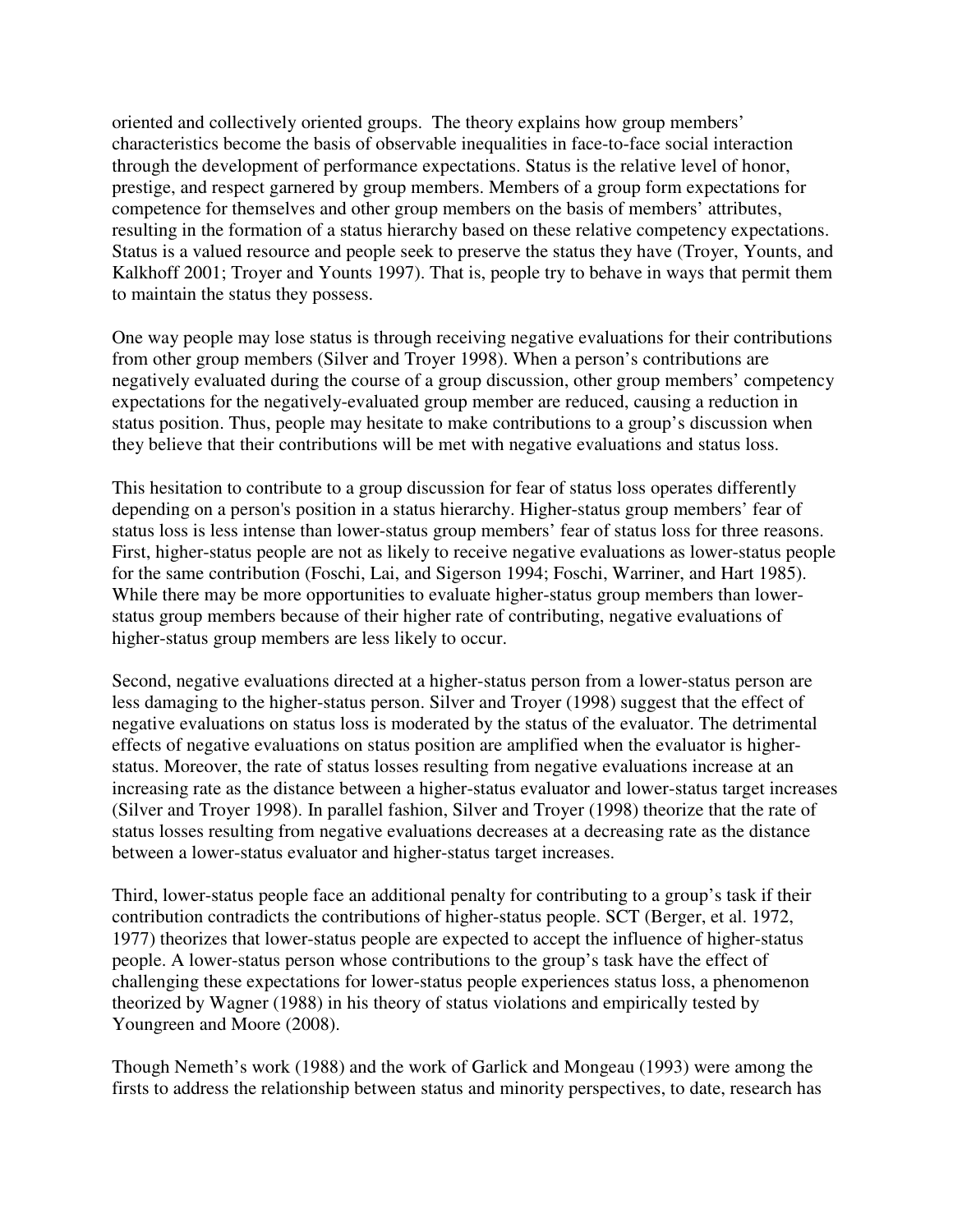not been conducted that systematically explores how a person's status position might be affected by the presentation of a minority view. This is the focus of this research.

## **METHODS**

I created an experiment to gather data used to test several hypotheses. In the experiment, a higher- or lower-status research confederate presented either a minority or non-minority view in response to a group problem, depending on the specific experimental condition to which research participants were randomly assigned. All participants were asked to make status ratings both before and after the presentation of the minority or non-minority view.

## *Experimental Design*

The experimental design was a 2 x 2 factorial design (Confederate Status: Higher vs. Lower; Minority View: Presented vs. Not Presented). Three-person groups participated in each condition. Two group members were naïve participants and one member was a research confederate. Participants were randomly assigned to conditions. The presentation of the minority view was manipulated through the contributions of the confederate.

#### *Participants*

Research participants were recruited from undergraduate courses at a large, midwestern university. Two hundred female students participated in the study. Each participant was paid ten dollars. Because research confederates were female, only females were scheduled to participate in the experiment to prevent introducing a confounding status dimension (sex) to the study (Wagner, Ford, and Ford 1986).

#### *Task Instructions, Experimental Manipulations, and Dependent Variables*

All experimental instructions were conveyed through a software program. Participants were told that the study was aimed at understanding how groups work to solve problems. Next, participants were asked to take a short "Meaning Insight" test, but were told nothing more about the purpose of the test in the study. This test has been used as a basis for assigning status and has been shown to generate performance expectations in a variety of experimental studies (Berger, Fisek, and Freese 1976, Berger, Norman, Balkwell, and Smith 1992; Markovsky, Smith, and Berger 1984; Webster 1977). Participants viewed 10 Meaning Insight problems, which provided the basis for the status manipulation.

Then, participants were told that their next task involved an exercise in a hypothetical outdoor survival scenario, a variant of the Winter Survival Task (Johnson & Johnson 1991; Silver, Cohen, and Crutchfield 1994). After reading a survival scenario, participants were asked to individually think of the single best use for each of the following three items: a loaded .45 caliber pistol, a can of Crisco, and 6-feet of rope. For each item, participants typed their responses into their computer.

After group members entered their ideas, they were exposed to the ideas of other group members about the survival items. Participants viewed a list of each of the ideas, unaware which group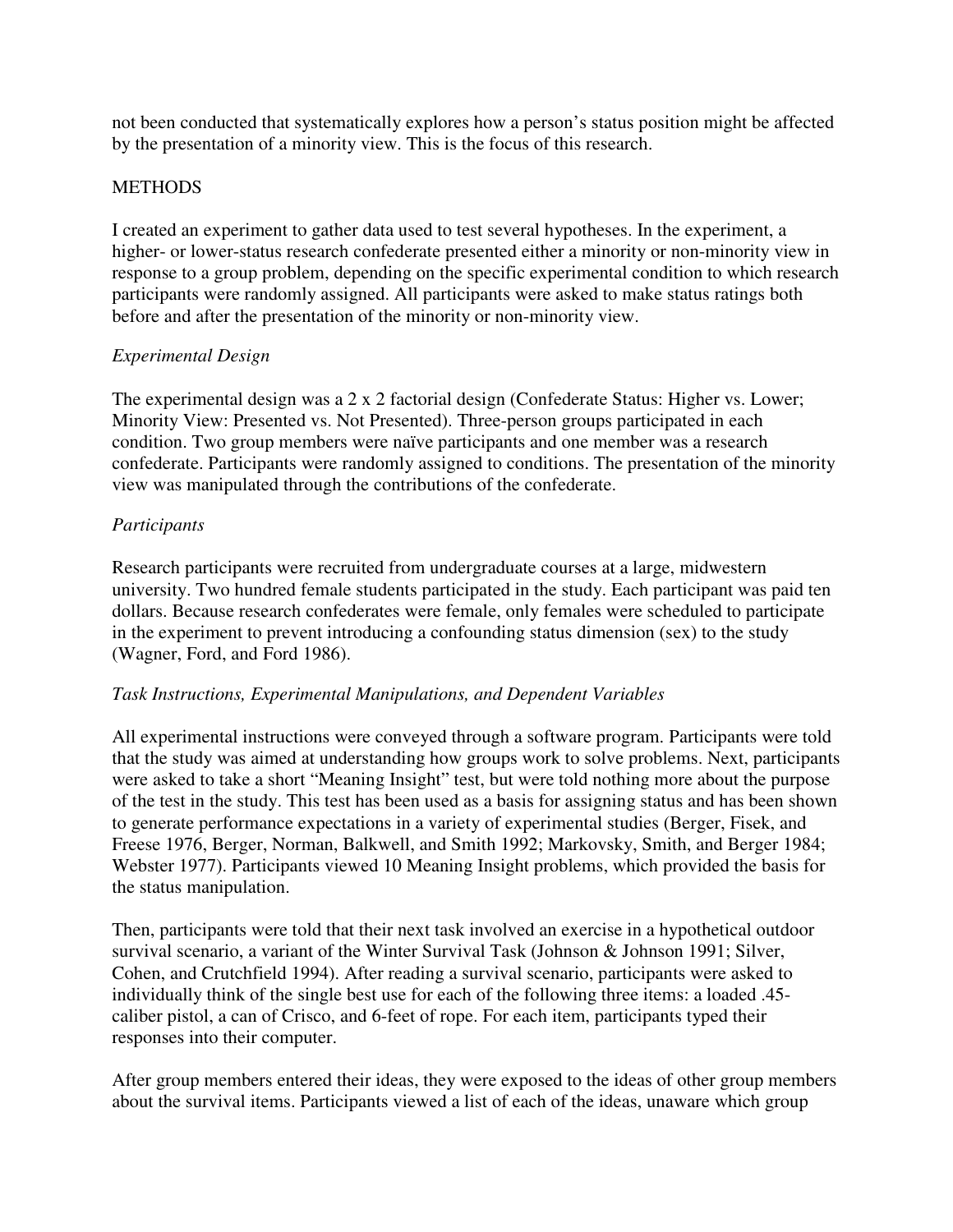member thought of which ideas. Participants were asked to rank-order the ideas in terms of their effectiveness in promoting survival (from 1 to 9,  $1 = \text{best}$  idea,  $9 = \text{worst}$  idea).

The confederate's survival ideas were programmed according to experimental condition. Each of the confederate's ideas were, in actuality, survival uses drawn from previous research using the same stimuli (Troyer & Silver 1996). From these past studies spanning four experiments and hundreds of participants, a list of the frequencies with which participants cited different survival ideas was developed. In conditions in which minority views were presented (Conditions 1 and 3), the confederate's ideas that appeared on the list of ideas participants viewed were uncommon, unusual, unexpected survival uses. In conditions in which non-minority views were presented (Conditions 2 and 4), the confederate's ideas were common, usual, expected survival uses. The actual non-minority/minority uses for each item are reported in Table 1.

| Survival Items            | Minority view<br>(Conditions $1 & 3$ )                 | Non-Minority view<br>(Conditions $2 \& 4$ ) |
|---------------------------|--------------------------------------------------------|---------------------------------------------|
| Loaded .45-caliber pistol | make a gunpowder explosion<br>from bullets to start an | use it for hunting                          |
|                           | avalanche to attract attention                         |                                             |
| Can of Crisco             | use paper wrapping on can as<br>kindling to start fire | eat for food                                |
| 6 feet of rope            | smoke it for relaxation                                | climb trees with it                         |

Table 1. Confederate's Survival Ideas by Minority View/Non-Minority View

After participants ranked the nine survival ideas (3 of their own ideas, 3 generated by the other participant, and 3 the confederate generated), group members' scores on the Meaning Insight test completed earlier in the session were revealed. By telling participants that their score on the test was closely related to their outdoor survival skills, the test score became directly relevant to competency at the group's survival exercise. This served to legitimate the status hierarchy.

In all conditions, one participant was randomly assigned to a higher-status position and learned that she scored 90% on the Meaning Insight test. The other participant was assigned to the lowerstatus position in the group and learned that she scored 20% on the Meaning Insight test. In the confederate's higher-status conditions, the group learned that she scored 90% on the Meaning Insight test, and in the conditions in which the confederate was lower-status, the group learned that she scored a 20% on the Meaning Insight test.

Next, participants completed a survey collecting information about participants' status perceptions and competency expectations of self and others. These ratings were compared with responses to a final status-perception questionnaire administered after the manipulation of minority perspectives. This comparison is an operationalization of status change.

Then, participants convened in a discussion group. They were asked to begin by claiming which survival ideas they thought of. After each member made these declarations, the group had an open-ended discussion in which they identified the strengths and weaknesses of each idea.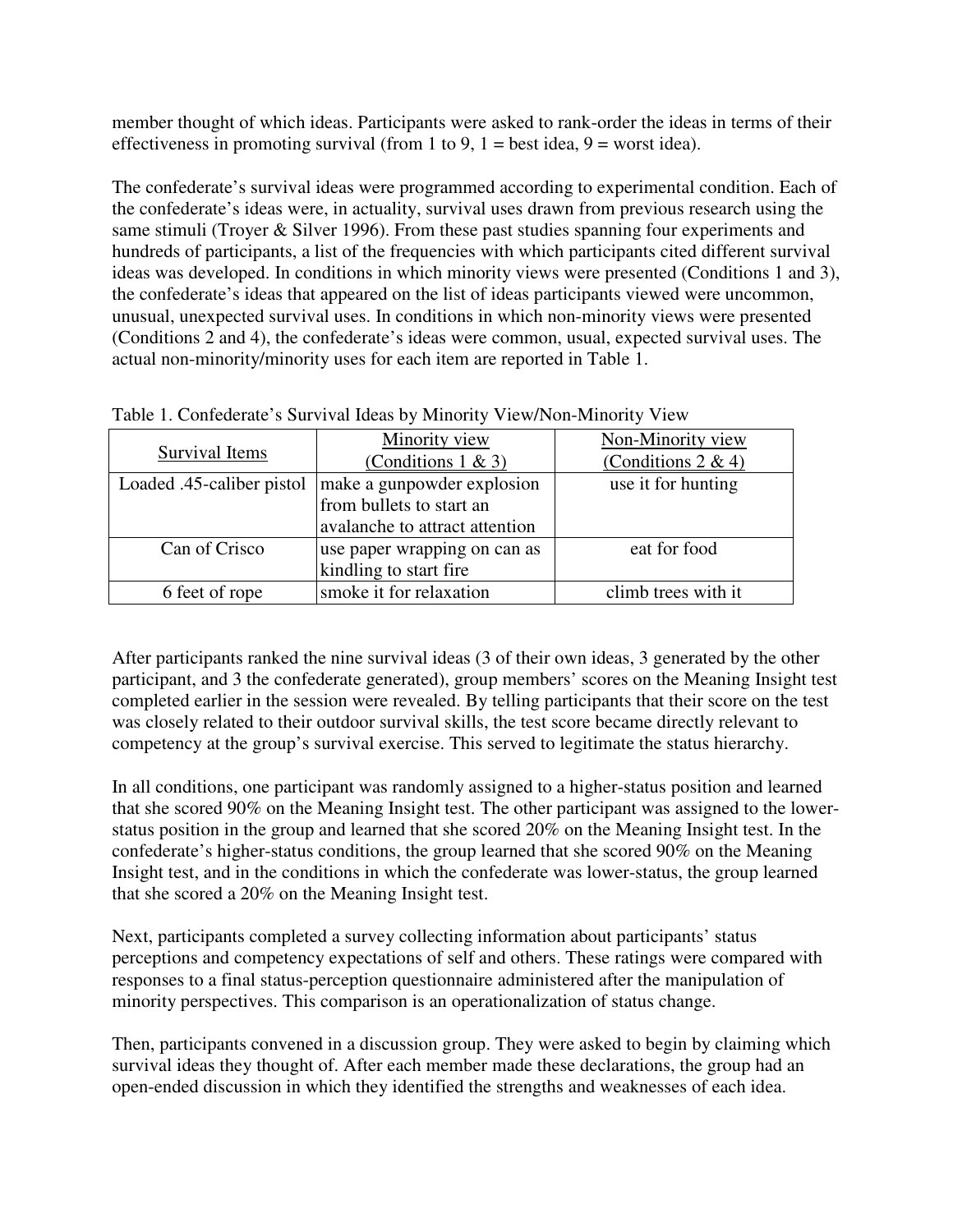During the group discussion, the confederate had two tasks: (1) to behave in ways consistent with her status position, and; (2) convey either a minority or non-minority viewpoint.

In the higher-status, minority-view condition, the confederate took charge of the discussion from the outset. She contributed to the group as much as she was able, looked directly at the person with whom she was speaking, spoke in a confident, very audible manner, and maintained an erect posture. When participants discounted her minority views, the confederate responded directly and firmly, supporting her position with rational logic, confidence, and consistency. In the higher-status, non-minority view condition, the confederate duplicated the behaviors of the confederate in the higher-status, minority position, those that would be expected of someone in a higher-status position. The confederate in this condition, however, presented the expected, common, usual, non-minority ideas in response to the three survival items.

In the lower-status, minority view condition, she turned her body slightly from the group, allowed other group members to speak first, and positively evaluated other group members' ideas, all behaviors consistent with her status position. Contrary to what might be expected of a lower-status person, however, the confederate presented her ideas confidently and consistently, refusing to accept others' ideas, qualities required for the successful presentation of minority views (Bray, Johnson, and Chilstrom 1982; Maass, Clark and Haberkorn 1982; Moscovici, Lage, and Naffrechoux 1969; Moscovici and Neve 1973; Nemeth and Wachtler 1973, 1974). A firm and consistent level of contradiction is inconsistent with the expected behaviors of lower-status group members. As such, the confederate's actions in this condition amount to status-violating behaviors (Wagner 1988; Youngreen and Moore 2008). In the lower-status, non-minority view condition, the confederate behaved in a manner consistent with what would be expected from a lower-status group member. The confederate's survival ideas were the expected, common ideas that were very similar to those of other group members. In the infrequent event of a contradiction to the confederate's ideas, the confederate quickly deferred.

Next, group members re-ranked the nine survival ideas that the group discussed. As before, they were instructed to assign a ranking number for each idea from 1 to 9. These rankings, when compared with the initial rankings group members made prior to learning who had which ideas and prior to the group discussion, operationalize influence. A group member exerted influence if a participant's final ranking of that member's ideas after the group discussion was higher (numerically lower) than the participant's initial rankings of that member's ideas before the group discussion, but after the participant knew which member suggested them. After completing these rankings, participants completed an additional survey, responding to items identical to those on the initial survey completed after the status manipulation, but before the group discussion. Participants were also asked to consider themselves and other group members in light of future, similar group tasks (e.g., "How valuable would you be in a future group with a similar group task?"). Additional items added to this survey addressed how likable, confident, reasonable, and consistent other group members were perceived to be by participants (100-point scales anchored by, for example, "Not at All Confident" and "Extremely Confident").

Status change, one of the dependent variables in the study was calculated as the differences between participants' status ratings of the confederate before and after the group discussion. Positive differences reflect status increases; negative differences reflect status loss (e.g., group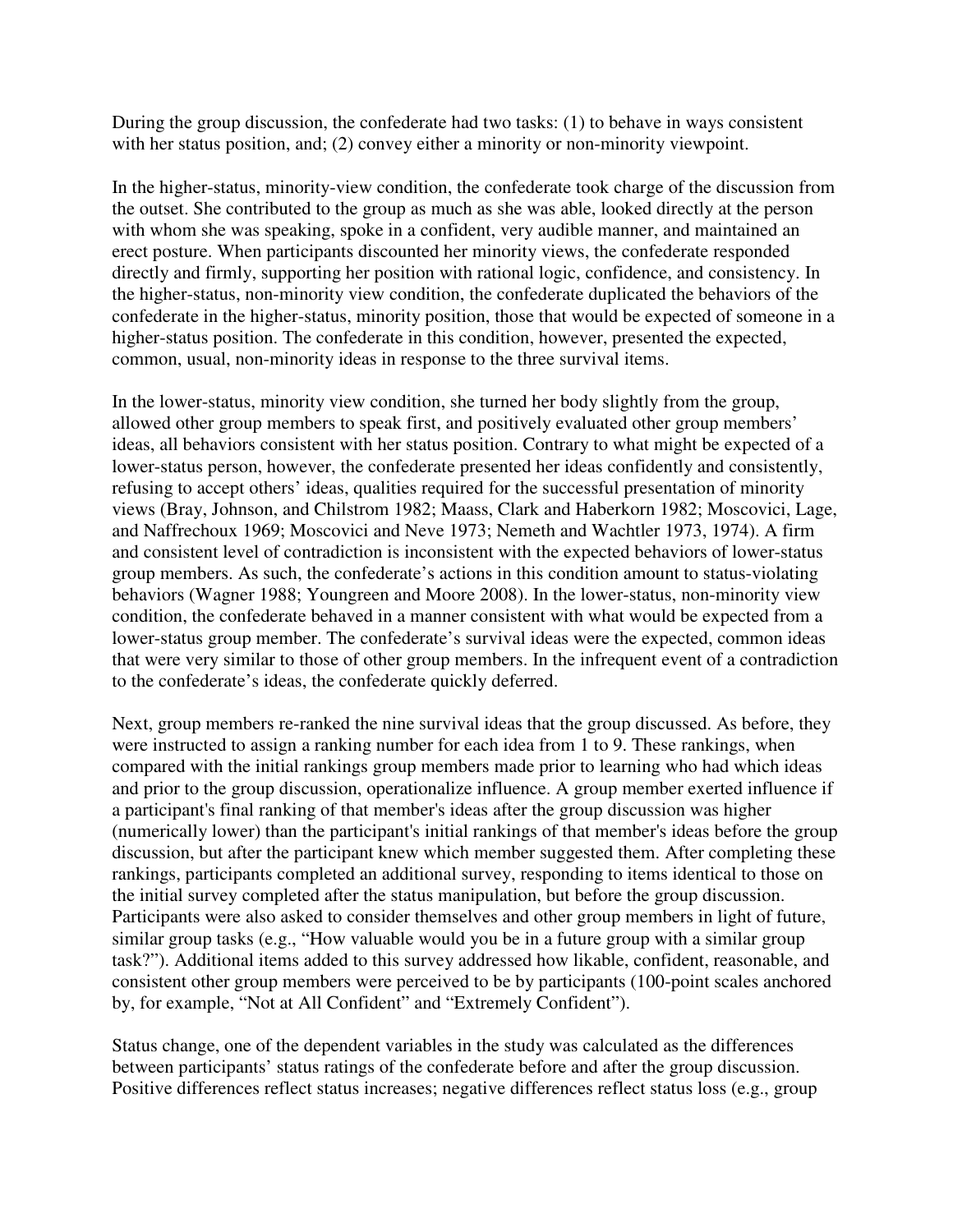member who participants rate as more competent before the group discussion and as less competent after the group discussion has lost status). Each status rating difference was analyzed individually, and a summed composite status score was created and treated as a dependent variable indicating status change.

# *Hypotheses*

The purpose of collecting the data from the experiment was to test the following hypotheses.

H1: Higher-status group members will be more influential than lower-status group members.

This is put forth to test the main status manipulation in the experiment.

H2: If a person espouses a minority view, then the person will lose status.

This hypothesis tests the main idea in this research that status loss results from presenting a minority view.

H3: Lower status people will lose more status than higher status people for presenting the same minority view.

This hypothesis is grounded in research indicating that there are different consequences for people at different places in a group's status hierarchy for making the same contribution.

# RESULTS

Before examining the effect of status position and minority views on influence and status loss, I assessed the strength of the status manipulation in terms of status ratings prior to the minority view manipulation. Participants rated the confederate, the other participant, and themselves on competency, value to the group, knowledge in the group's task, and confidence in ability at the group's task. Additionally, participants rated how much they would like it if the other participant and the confederate joined the group. Each was on a 100-point scale.

The status ratings made of the confederate by participants were compared with the ratings made of the group member occupying a different status position. For example, in each group, Person A (participant) was lower status and Person C (also participant) was higher status. In conditions in which the confederate was higher status, Person C's status ratings of Person A (lower-status) participant) were compared with Person C's ratings of the confederate. By subtracting the status rating of the confederate from the rating of the other group member as described above, a difference score was calculated indicating the status differences between higher and lower-status group members in a group. Positive difference scores indicate that the confederate was rated more highly than the participant with whom she was compared, and negative difference scores indicate the opposite. Table 2 reports the means and mean differences of status ratings between higher- and lower-status confederates on each status rating item.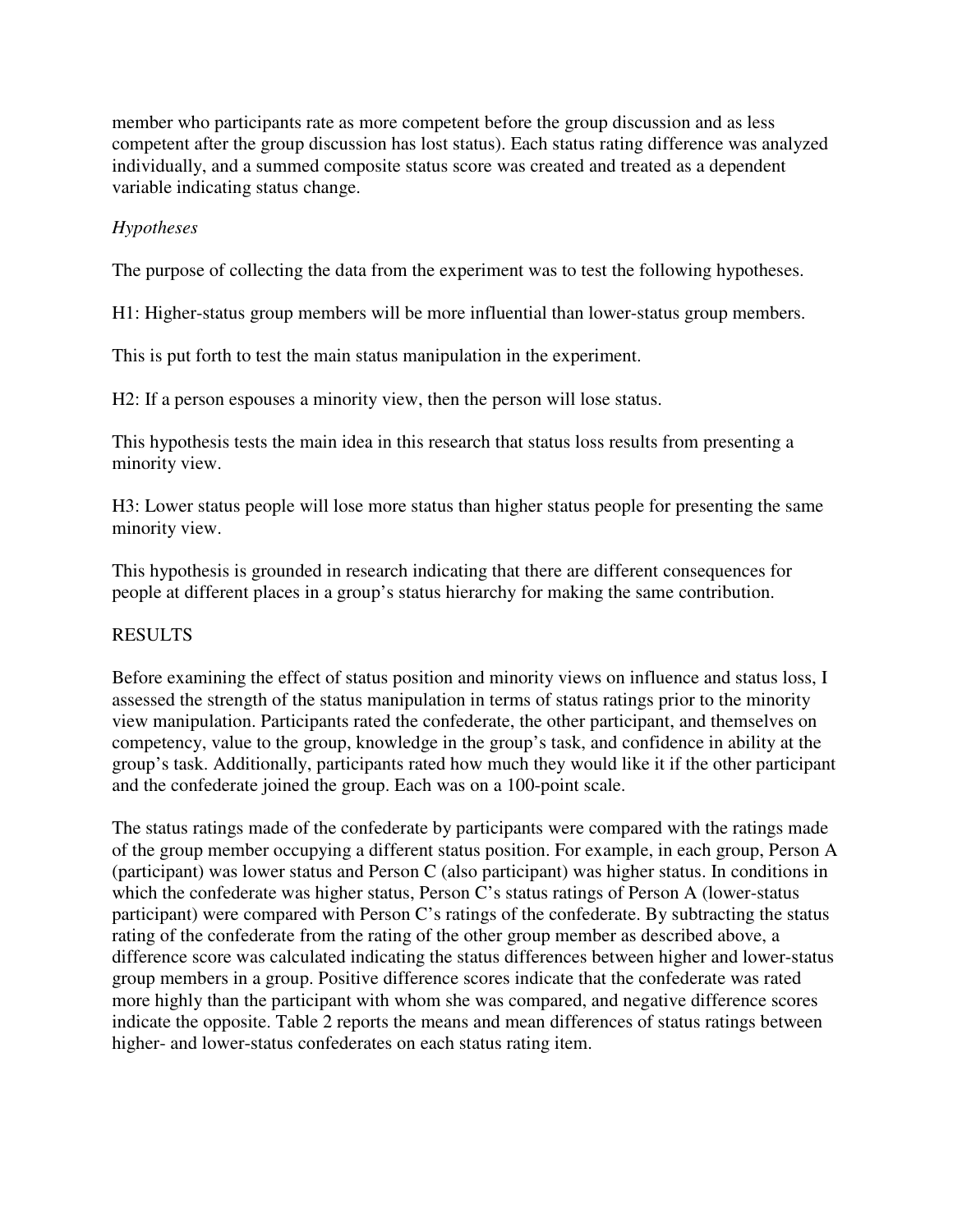|                           | Confederate Status |                    |                 |
|---------------------------|--------------------|--------------------|-----------------|
| <b>Status Rating Item</b> | Higher $(N=50)$    | Lower $(N=50)$     | Mean Difference |
| Competence                | 19.92<br>(4.02)    | $-20.56$<br>(2.59) | 39.85*          |
| Knowledge                 | 19.80<br>(3.43)    | $-13.14$<br>(2.46) | 32.92*          |
| Value to Group            | 28.58<br>(3.99)    | $-21.94$<br>(2.42) | $50.52*$        |
| Confidence in Ability     | 25.06<br>(3.93)    | $-17.18$<br>(2.78) | $42.24*$        |
| Join Group                | 24.38<br>(4.03)    | $-12.58$<br>(2.79) | $36.96*$        |

Table 2. Means and Mean Differences of Status Rating Difference Scores by Confederate Status,  $N=100$ 

Note: Numbers in parentheses are standard errors of the means.

 $**p* < .000$ , 1-tailed tests

For each of the status rating items, the difference between the higher-status and lower-status group member in each group was significant, in the expected direction, and strongly favored the higher-status group member. Reliability analyses of the status rating items in Table 1 indicate that the items measured the same construct (Cronbach's alpha = .96). Thus, I created the scale variable *T1status*, or the sum of the initial status difference ratings between the confederate and the participant at a different status position in the group. The difference between *T1status* means for higher-status (117.74) and lower-status  $(-85.40)$  confederates was significant ( $t = -9.95$ , p=.000) and in the expected direction.

# *Influence*

The difference in rankings before and after the group discussion operationalized influence. For analytic purposes, the rank orderings were reversed such that positive rank change coefficients indicate influence. If a group member's ideas were ranked higher by other group members after the group discussion, the group member exerted influence. Table 3 reports the results of regression models with the confederate's status position (dummy variable coded 0=lower status, 1=higher status), contribution type (dummy variable coded 0=non-minority, 1=minority), and an interaction term (status x minority) as the independent variables and survival idea rank change as the dependent variable.

Table 3. Regressions of Survival Idea Rank Change on Confederate's Status Position, Minority View, and Status Position of Minority View, N=200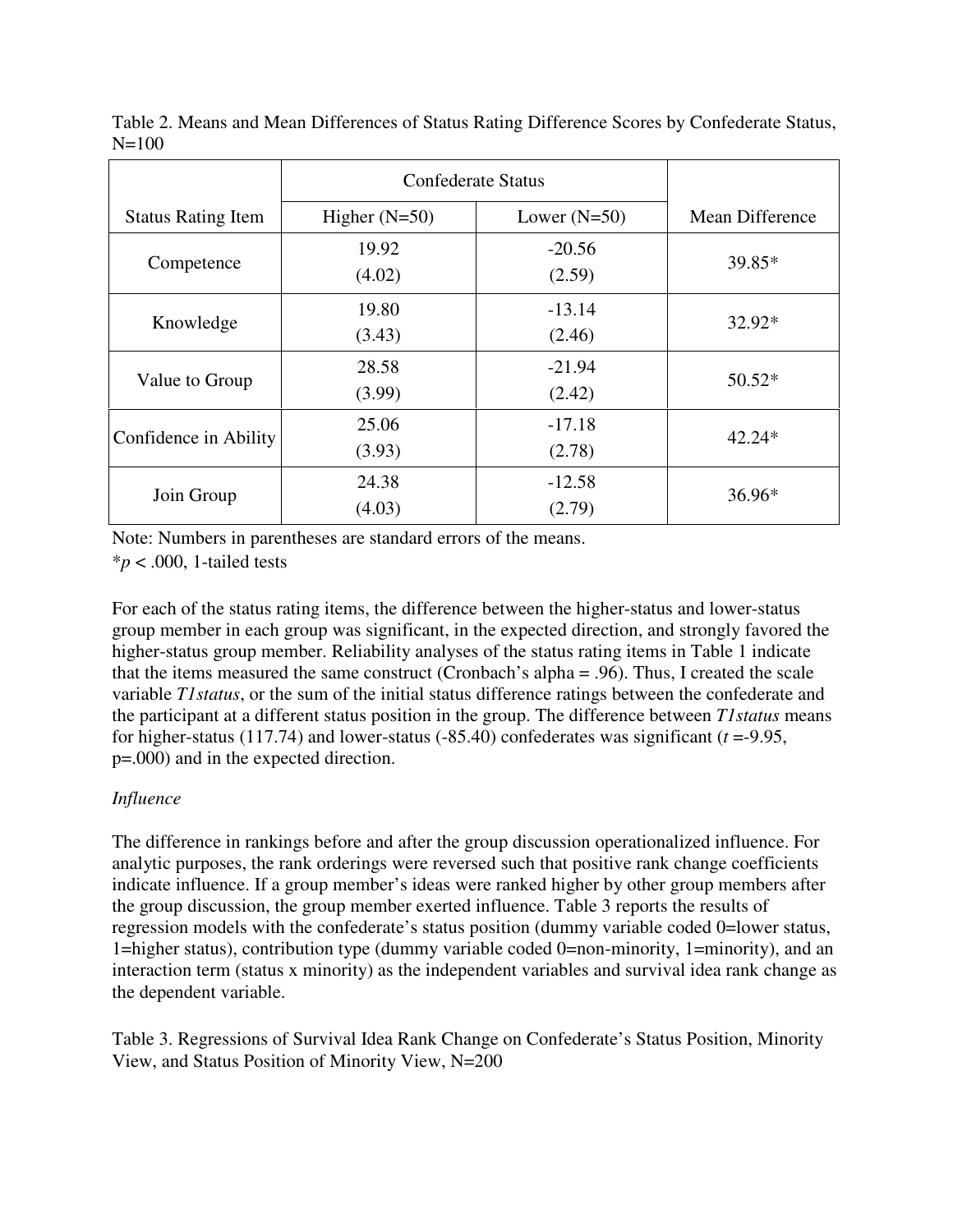| Parameter       | Pistol       | Crisco       | Rope         |
|-----------------|--------------|--------------|--------------|
| Higher Status   | $-.260$      | $.800**$     | 1.460***     |
|                 | (.523)       | (.444)       | (.382)       |
| Minority View   | $-.220$      | .760         | .060         |
|                 | (.523)       | (.444)       | (.382)       |
| Higher Status X | .445         | $-.725$      | $-1.287*$    |
| Minority View   | (0.742)      | (.630)       | (.541)       |
|                 | F: .123      | F: 1.62      | F: 6.50      |
|                 | Sig.: .946   | Sig.: .186   | Sig.: .000   |
|                 | $R^2$ : .002 | $R^2$ : .024 | $R^2$ : .091 |

 $* p < .05$ , 2-tailed tests

\*\*  $p < .05$ , 1-tailed tests

\*\*\*  $p < .001$ , 1-tailed tests

The results reported in Table 3 indicate partial support for H1 and an interesting interaction effect. Controlling for the view presented by the confederate (non-minority or minority) and for the status of the confederate presenting the minority view (higher or lower), participants' rankings of the higher-status confederates' ideas for the Crisco (p<.05, one-tailed test) and for the rope (p=.001, one-tailed test) improved relative to rankings of lower-status confederates' ideas. Unexpectedly, higher-status confederates presenting a minority view about rope usage were significantly *less* able to influence participants than lower-status confederates presenting the same minority view (p=.05, two-tailed test). Stated differently, lower-status confederates presenting minority views with regard to the rope exerted more influence.

#### *Status Change*

Before and after the group convened to discuss the survival ideas belonging to each group member, participants provided status ratings for each group member (including themselves). Differences between status ratings before and after the group discussion indicate status change. The ratings of the confederate and the participant sharing a status position (i.e., higher or lower) by the other participant form the foundation of the outcomes for the analysis of status change. To calculate status change difference, the following occurred: (1) a status-change score was created for the comparison participant and the confederate for each of the five status rating variables (i.e., rating after the group discussion minus rating before the group discussion); (2) the comparison participant's status-change score on each of the status rating items was subtracted from the confederate's status-change score on the same status-change items. This resulted in a difference score for each of the status-change items that captures the relative status gain or loss by the confederate compared to the participant in the same status position. Positive values indicate an increase in the confederate's status position after the group discussion relative to the participant in the group initially sharing the same status position. Negative values indicate the opposite. A reliability analysis of the scale variable produces sufficient reliability for a 5-item scale (Cronbach's alpha = .92). Further, a factor analysis of the 5 items in the status change difference scale produced one factor explaining 77.08 percent of the variance with all factor loadings greater than .80.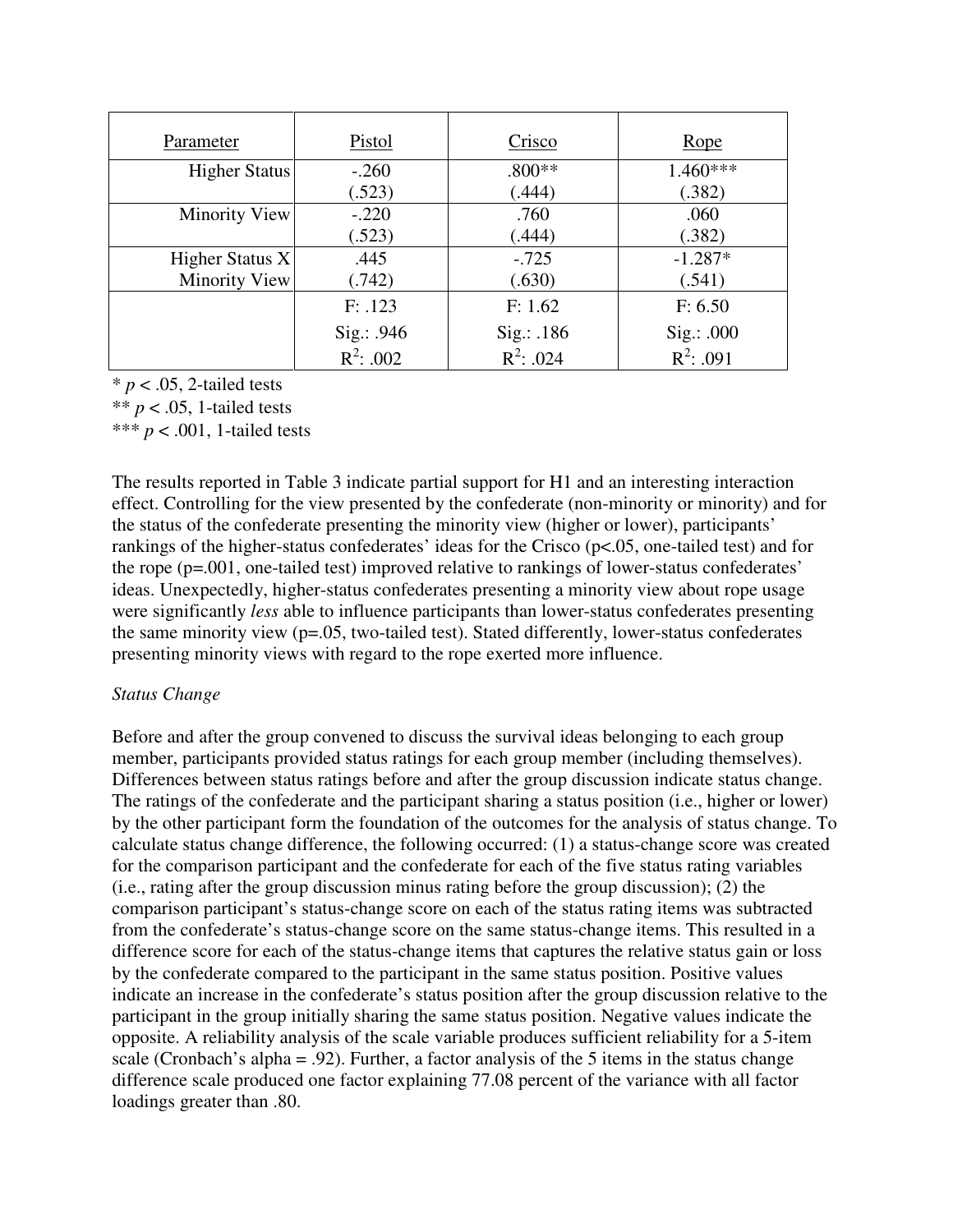H2 claims that confederates presenting minority views will experience more status loss than confederates presenting non-minority views. H3 claims that lower-status minority view presenters will lose more status than higher-status minority view presenters. Table 4 reports standardized the results of a regression model with the confederate's status position (dummy variable coded 0=higher status, 1=lower status), contribution type (dummy variable coded 0=non-minority, 1=minority), and an interaction term (status x minority) as the independent variables and status difference change score as the dependent variable.

| Parameter                    | <b>Status Difference Change Score</b> |
|------------------------------|---------------------------------------|
| Higher Status                | .035                                  |
| Minority View                | $-.242*$                              |
| Lower Status X Minority View | $.318**$                              |
|                              | F: 4.051                              |
|                              | Sig.: .008                            |
|                              | $R^2$ : .059                          |

Table 4. Regressions of Status Difference Change Score on Confederate's Status Position, Minority View, and Status Position of Minority View, N=100

 $* p < .05$ , 2-tailed tests

\*\*  $p < .01$ , 2-tailed tests

The results in Table 2 support H2. The presentation of minority views results in a significant loss of status relative to the presentation of non-majority views (p<.05, two-tailed test). The results do not, however, support H3, the claim that lower-status minority-view presenters lose more status than higher-status minority view presenters. In fact, the results indicate the exact opposite. Lower-status minority view presenters significantly *gained* status relative to other group members (p<.01, two-tailed test). This gain among lower-status minority view presenters was big enough to offset the negative effect of presenting a minority view net of status position.

# DISCUSSION

While previous research has established the benefit minority perspectives provide in group problem solving, this research illustrates the challenges and the unexpected benefits that people presenting such minority views experience. In some cases, when higher-status people presented minority perspectives, they were less able to influence others than when lower-status people presented the same ideas. Furthermore, higher-status minority view presenters lost status as a result of their minority positions.

The pattern of reduction in influence and status of the higher-status confederate presenting a minority view suggests that participants' reactions may have been driven by a common source. It is likely that this source was the confederates' deviation from participants' expectations. From the results reported in Table 2, participants clearly perceived the higher-status confederate as more competent, knowledgeable, and valuable to the group; were more confident in the higherstatus confederate's ability, and wanted to be in a group with the higher-status confederate more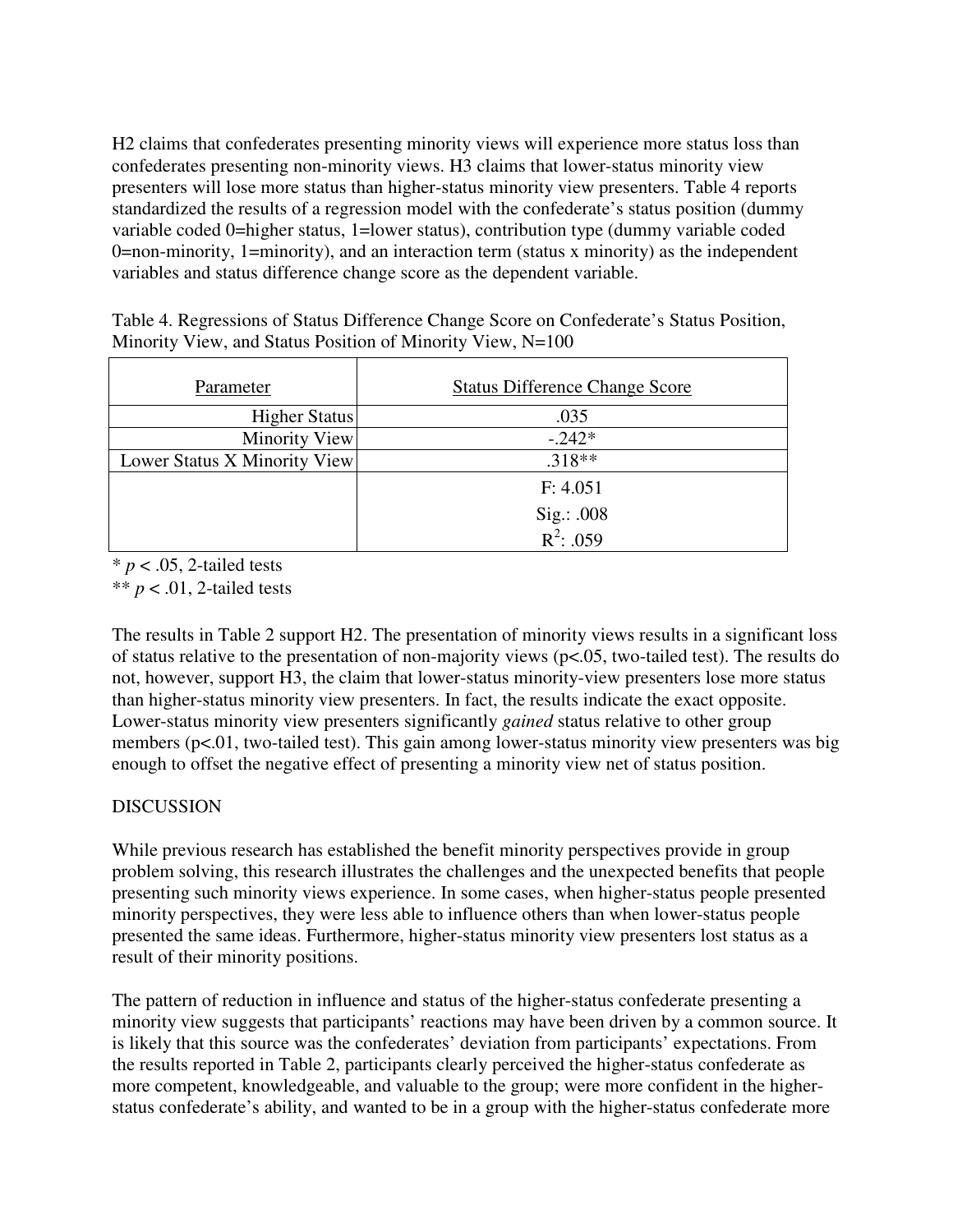than the lower-status confederate. As participants joined the group discussion with these heightened expectations, the incongruence between these expectations and the impressions they formed of the higher-status confederate presenting the minority view likely resulted in status loss. Participants were expecting the higher-status person to present solid, useful survival ideas that they could stand behind and that would lead them to safety. Instead, they were exposed to unpopular, unexpected ideas. This lack of congruence between participants' expectations and perceptions of the higher-status confederate presenting a minority view resulted in participants' reduction in their willingness to be influenced by and grant status to this confederate.

Theory and research on the differential sanctioning of people in different status positions for behavior that deviates from expectations, in this case, the presentation of minority views, is inconsistent. On the one hand, Hollander (1958) emphasizes that non-leaders expect that leaders' behaviors are intended to aid the group in reaching its goal to such a large extent that leaders may be permitted, or in some cases required, to violate less serious norms. Leaders in such situations own "idiosyncrasy credits," or a behavioral latitude not afforded lower-status, nonleaders. As such, group leaders are not sanctioned as severely for unexpected behaviors because non-leaders believe such behaviors are performed with the overarching intent to achieve the group's goal.

On the other hand, Wahrman (1970) asserts that when the behaviors of higher-status people deviate from the higher performance expectations lower-status people have for higher-status people, more extreme sanctions result. If a group applies a "deviant" label to a higher-status person because of non-conforming behavior (e.g., presenting and defending a minority view), the sanctions that result will reflect disapproval of the behavior, but also disappointment with the source of the behavior for violating the set of higher expectations (see Wagner 1988; Youngreen and Moore 2008). Wahrman's (1970) experimental results support this idea, showing that as the status of a participant's supposed partner increased, annoyance with deviant behavior increased as did the deviant's status loss in the group. The experimental results in this research coincide with Wharman's (197) account of more severe sanctioning of higher-status deviants.

The idea that presenting a minority view results in status loss and influence ability reduction among higher status people would be a compelling topic to examine in recurring groups. What might happen to a higher-status person's status position if the person repeatedly presented unpopular, minority views? Future research could compare these outcomes in less formal decision-making groups or with groups possessing status structures based on formal positions (e.g., Vice-President).

Perhaps the most interesting and unexpected finding concerns the increase in influence ability (in one model) and status experienced by the lower-status, minority view presenter. How can this counter-hypothesis finding be explained? While presenting a minority perspective from a lowerstatus position in this study amounts to a status violation (Wagner 1988), it also requires the expression of ideas with consistency and confidence. Such a display could, potentially, counteract the negative outcomes typically realized in the violation of status-based expectations of lower-status group members. While expected from higher-status positions, consistently and confidently presented ideas from a lower-status position may be simultaneously unexpected yet valued, and therefore rewarded in the form of status granting. If this is the case, then a future,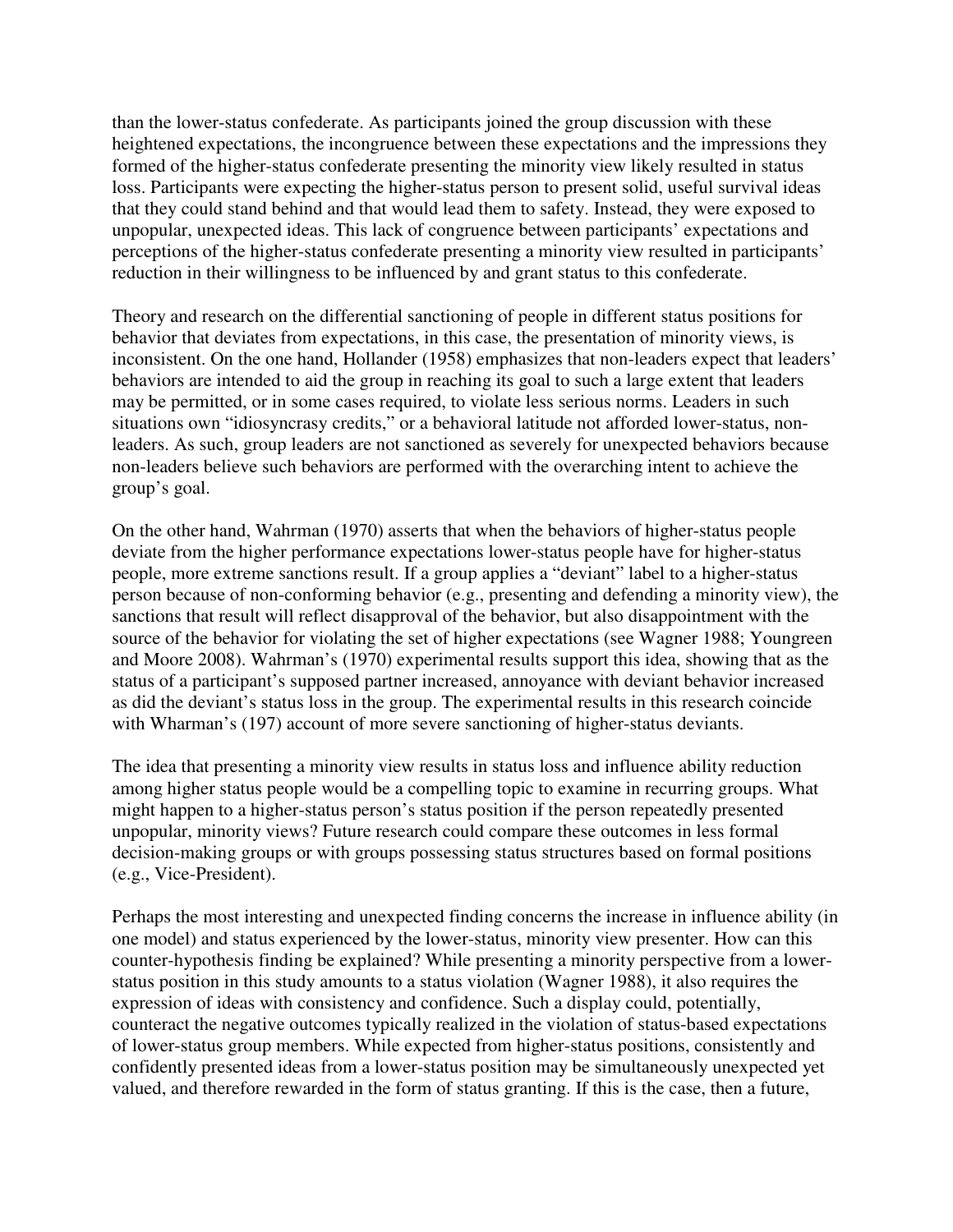potentially fruitful research question is, "At what threshold would the presentation of minority perspectives stop being rewarded with status granting?" Practically, and in extending the scope of the research, the answer to such a question might be important to new political candidates who ground their campaigns on minority ideas that appeal to voters weary of longstanding, ineffective programs. If elected, how long can a new politician persist in presenting minority views and still gain status? At what point is the politician expected to begin espousing the majority view such that the loss of status is prevented?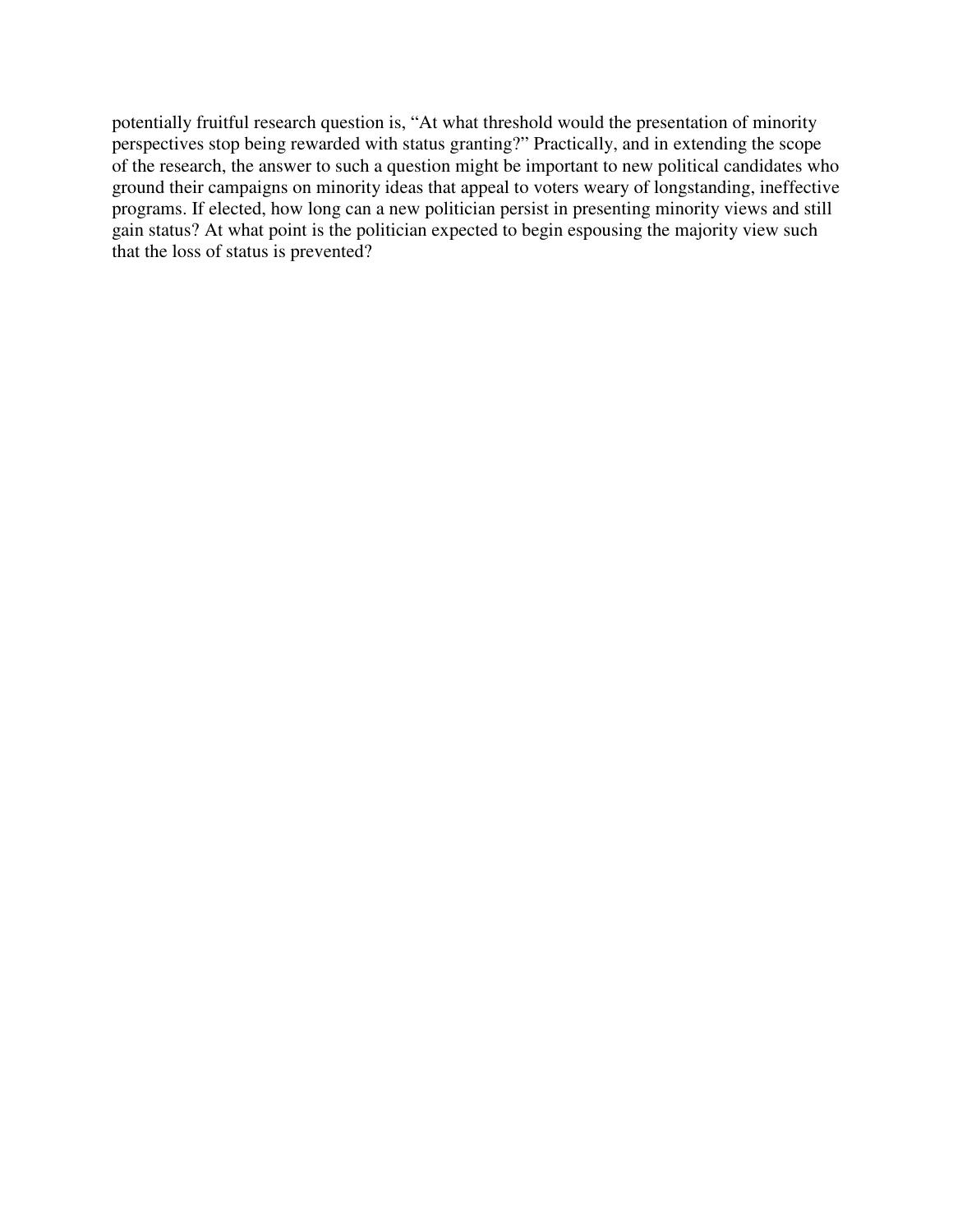#### **REFERENCES**

Asch, S.E. 1951. "Effects of Group Pressures Upon the Modification and Distortion of Judgments." In H. Guetzkow (Ed.) *Groups, Leadership, and Men.* Pittsburgh, PA: Carnegie Press.

Asch, S.E. 1955. "Opinions and Social Pressure." *Scientific American* 193: 31-35.

Berger, J., B.P. Cohen, and M. Zelditch, Jr. 1972. "Status Characteristics and Social Interaction." *American Sociological Review* 37: 241-555.

Berger, J., M.H. Fisek, and L. Freese. 1976. "Paths of Relevance and the Determination of Power and Prestige Orders." *Pacific Sociological Review* 19: 45-62.

Berger, J., M.H. Fisek, R.Z. Norman, and M. Zelditch, Jr. 1977. *Status Characteristics and Social Interaction: An Expectation States Approach.* New York, NY: Elsevier.

Berger, J., R.Z. Norman, J.W. Balkwell, and R. F. Smith. 1992. "Status Inconsistency in Task Situations: A Test of Four Status Processing Principles." *American Sociological Review* 57: 843- 855.

Bray, R.M., D. Johnson, J.T. Chilstrom. 1982. "Social Influence by Group Members with Minority Opinions: A Comparison of Hollander and Moscovici." *Journal of Personality and Social Psychology* 43: 78-88.

Foschi, M., G.K. Warriner, and S.D. Hart. 1985. "Standards, Expectations, and Interpersonal Influence." *Social Psychology Quarterly* 48: 108-117.

Foschi, M., L. Lai, and K. Sigerson. 1994. "Gender and Double Standards in the Assessment of Job Applicants." *Social Psychology Quarterly* 57: 326-339.

Garlick, R. and P.A. Mongeau. 1993. "Argument Quality and Group Member Status as Determinants of Attitudinal Minority Influence." *Western Journal of Communication* 57: 289- 308.

Hollander, E.P. 1958. "Conformity, Status, and Idiosyncrasy Credit." *Psychological Review* 65: 117-127.

Janis, I.L. 1982. *Groupthink: Psychological Studies of Policy Decisions and Fiascoes* (2<sup>nd</sup> ed). Boston: Houghton-Mifflin.

Johnson, D.W., and F.P. Johnson. 1991. *Joining Together: Group Theory and Group Skills* (4<sup>th</sup> ed). Englewood Cliffs, NJ: Prentice Hall.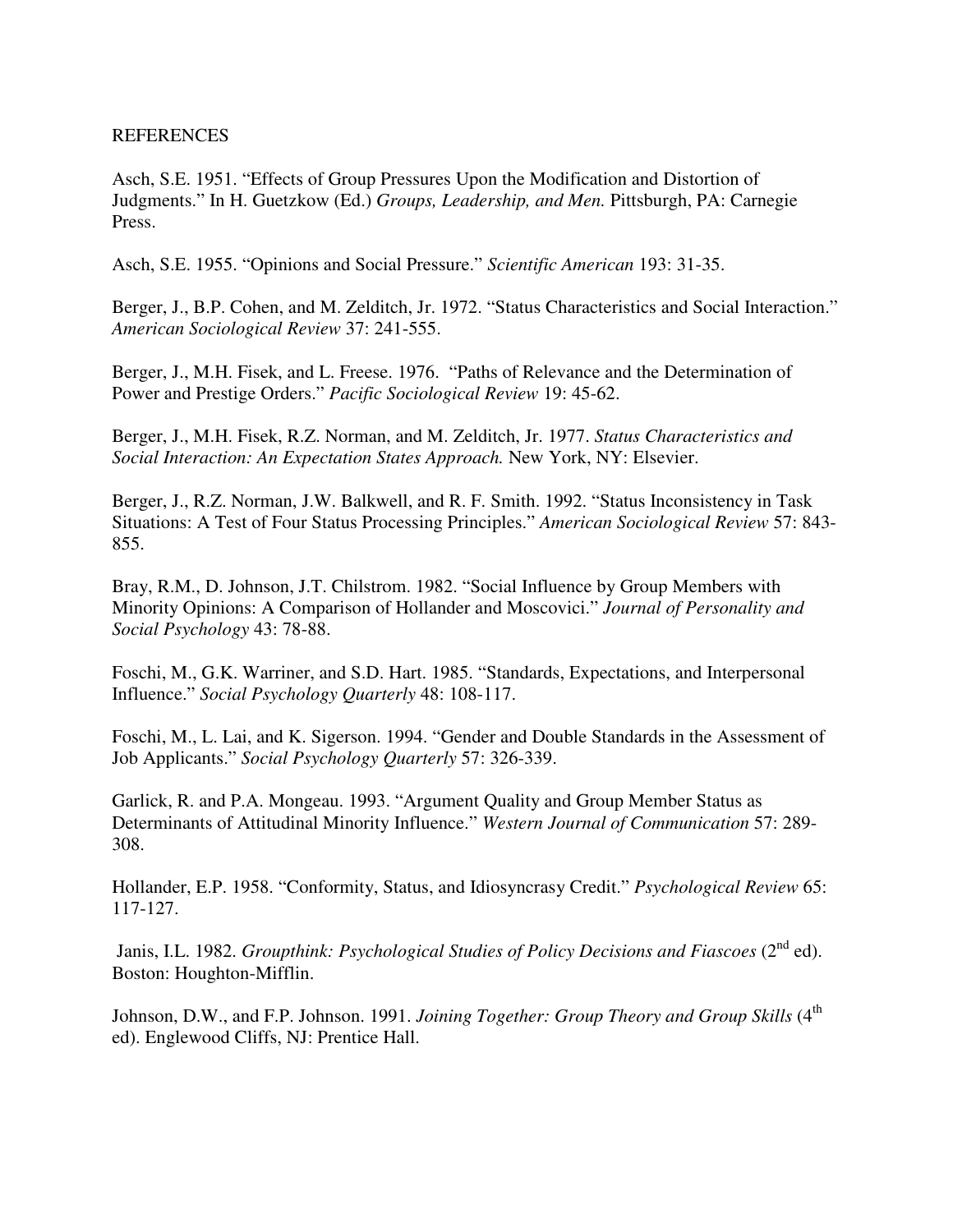Maass, A., R.D. Clark III, and G. Haberkorn. 1982. "The Effects of Differential Ascribed Category Membership and Norms on Minority Influence." *European Journal of Social Psychology* 12: 89-104.

Markovsky, B., L. F. Smith, J. Berger. 1984. "Do Status Interventions Persist?" *American Sociological Review* 49: 373-382.

Moscovici, S. 1976. *Social Influence and Social Change.* London: Academic Press.

Moscovici, S. 1980. "Toward a Theory of Conversion Behavior." In L. Berkowitz (Ed.) *Advances in Experimental Social Psychology* 13, pp. 209-239. New York: Academic Press.

Moscovici, S, and C. Faucheux. 1972. "Toward a Theory of Conversion Behavior." In L. Berkowitz (Ed.) *Advances in Experimental Social Psychology* 13, pp. 209-239. New York: Academic Press.

Moscovici, S. and Neve, P. 1973. "Studies in Social Influence II: Instrumental and Symbolic Behavior." *European Journal of Social Psychology* 3: 461-474.

Mosovici, S. and C. Nemeth. 1974. "Social Influence II: Minority Influence." In C. Nemeth (Ed.) *Social Psychology: Classic and Contemporary Integrations*, pp. 217-249. Chicago: Rand-McNally.

Moscovici, S., E. Lage, and M. Naffrechoux. 1969. "Influence of a Consistent Minority on the Responses of a Majority in a Color Perception Task." *Sociometry* 32: 365-380.

Nemeth, C. 1988. "Style Without Status Expectations: The Special Contributions of Minorities." pp. 281-290 in M. Webster, Jr. and M. Fosci (Eds.) *Status Generalization: New Theory and Research*. Stanford, CA, Stanford University Press.

Nemeth, C. 1986. "Differential Contributions of Majority and Minority Influence." *Psychological Review* 93: 23-32.

Nemeth, C. and J. Wachtler. 1973. "Consistency and Modification of Judgment." *Journal of Experimental Social Psychology* 9: 65-79.

Nemeth, C. and J. Wachtler. 1974. "Creating the Perceptions of Consistency and Confidence: A Necessary Condition for Minority Influence." *Sociometry* 37: 529-540.

Silver, S.D. and L. Troyer. 1998. "Judging the Consequences of Evaluation by Others in Status Heterogeneous Groups: Biases in the Microlevel Heuristics of Group Information Exchange." pp.103-132 in E. J. Lawler, J. Skvoretz, and J. Szmatka (Eds.) *Advances in Group Processes* 15, Greenwich, CT, JAI Press.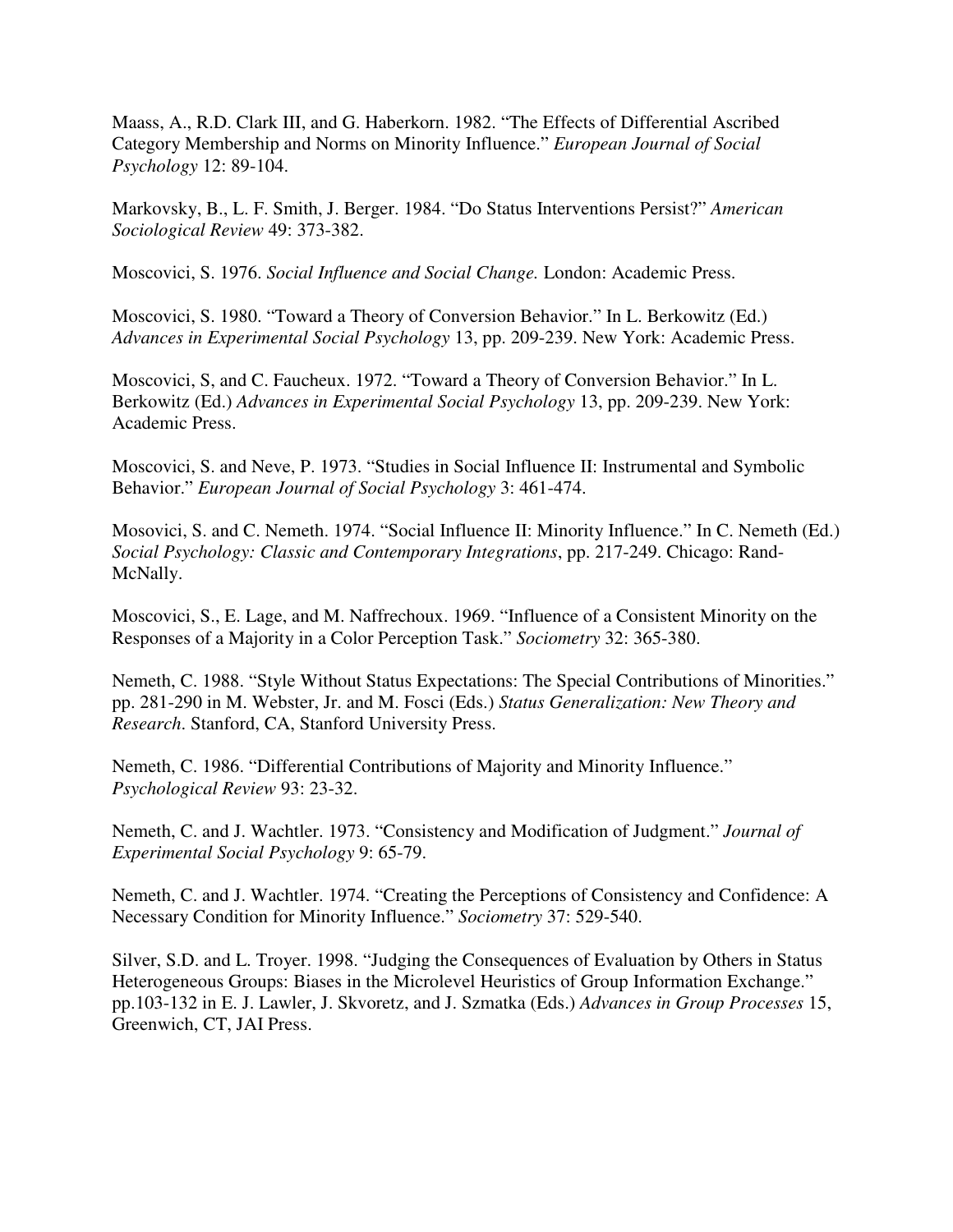Silver, S.D., B.P. Cohen, and J.H. Crutchfield. 1994. "Status Differentiation and Information Exchange in Face-to-Face and Computer-Mediated Idea Generation." *Social Psychology Quarterly* 57: 108-123.

Torrance, P.E. 1959. "The Influence of Experienced Members of Small Groups on the Behavior of the Inexperienced." *Journal of Social Psychology* 49: 249-257.

Troyer, L. and S.D. Silver. 1996. "Negative Evaluation and Innovativeness in Group Decision Making: Insights for GDSS Development from a Social Risk Framework." Decision Sciences Institute, *1996 Proceedings.* 

Troyer, L., C.W. Younts. 1997. "Whose Expectations Matter? The Relative Power of First- and Second-Order Expectations in Determining Social Influence." *American Journal of Sociology* 103: 692-732.

Troyer, L., C.W. Younts, W. Kalkhoff. 2001. "Clarifying the Theory of Second-Order Expectations: The Correspondence between Motives for Interaction and Actors' Orientation toward Group Interaction." *Social Psychology Quarterly*, 64: 128-145.

Wagner, D.G. 1988. "Status Violations: Toward an Expectation States Theory of the Social Control of Deviance." pp. 110-122 in M. Webster, Jr. and M. Fosci (Eds.) *Status Generalization: New Theory and Research*. Stanford, CA, Stanford University Press.

Wagner, D.G., R.S. Ford, T.W. Ford. 1986. "Can Gender Inequalities Be Reduced?" *American Sociological Review* 51: 47-61.

Wahrman, R. 1970. "High Status, Deviance, and Sanctions." *Sociometry* 33: 485-504.

Webster, M. 1977. "Equating Characteristics and Social Interaction: Two Experiments." *Sociometry* 40: 41-50.

Youngreen, R. and C.D. Moore. 2008. "The Effects of Status Violations on Hierarchy and Influence in Groups." *Small Group Research.* v.38, n.5, pp. 569-587.